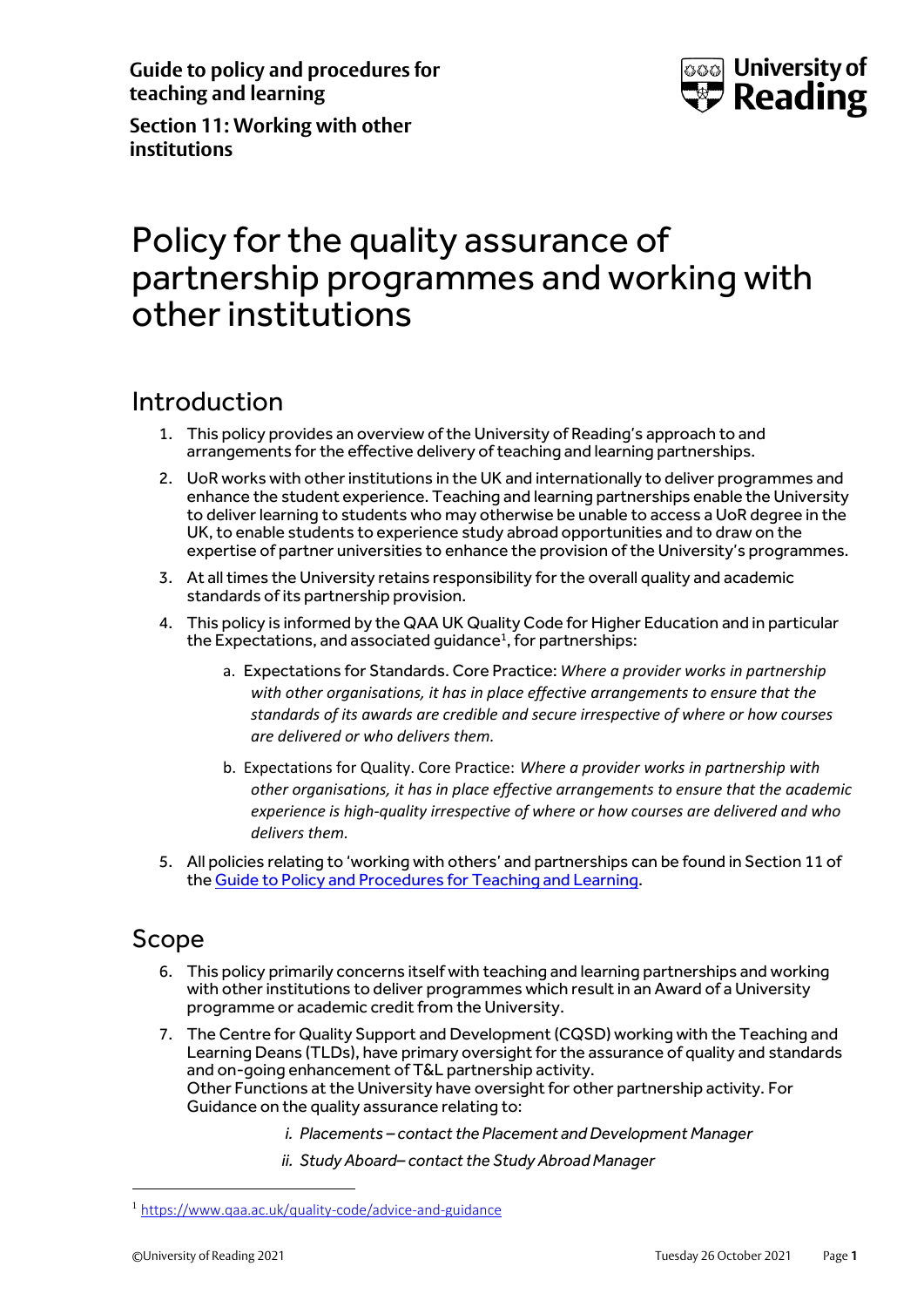- *iii. Recruitment partnerships – contact the Senior Admissions Managers and the Senior International Partnerships Manager*
- *iv. Research partnerships – Contact Research Enterprises Services*
- 8. There are many types of teaching and learning partnership and different ways that the University might work with another institution to deliver teaching and learning, this varies from provision of a partners facilities and non-academic support, asking a partner to teach a UoR programme (franchise), validating credit designed and delivered by a partner towards a UoR Award, or working with a Partner to jointly design and deliver a new programme. A typology of the different types of partnership activity the University undertakes can be found here: <http://www.reading.ac.uk/web/files/qualitysupport/Typology.pdf>
- 9. In addition, CQSD supports the development of some non-credit bearing awards, such as partnership involvement in foundation year delivery, although this will usually be led by the International Partnerships Team (IPT). CQSD will also supports quality assurance arrangements for other types of partnerships and transnational Education (TNE), such as supporting quality and enhancement at Branch Campuses and having oversight for any 'recognition' of other's training<sup>2</sup>.
- 10. CQSD have published a number of guides and templates to help academic and support staff in designing, delivering and supporting partnership and transnational education activities and these can be found in Section 11 of the [Guide to Policy and Procedures for Teaching](http://www.reading.ac.uk/cqsd/QualityAssurance/PoliciesandProcedures/cqsd-PoliciesandProcedures.aspx)  [and Learning.](http://www.reading.ac.uk/cqsd/QualityAssurance/PoliciesandProcedures/cqsd-PoliciesandProcedures.aspx)

## Quality Assurance

- 11. The University's approach to quality assurance can be found in th[e Enhancement-led](http://www.reading.ac.uk/web/files/qualitysupport/EQA_qualityoverview.pdf)  [quality assurance processes at the University](http://www.reading.ac.uk/web/files/qualitysupport/EQA_qualityoverview.pdf) of Reading policy, which states that the purpose of the enhancement-led quality assurance system is to ensure that the University supports all students to achieve successful academic and professional outcomes. The approach to quality assuring partnership activity aligns with this purpose with a focus on maintaining academic standards and driving forward the enhancement of teaching and learning and the students' experience.
- 12. As such, the University has in place policy and quidance for all stages of partnership provision, including development and approval of partnerships, on-going monitoring and review, and the closure of partnership programmes.
- 13. Policy and quidance for the development of new partnership programmes can be found in the [Programme Lifecycle](http://www.reading.ac.uk/web/files/qualitysupport/Programme-Lifecycle-Policies.pdf) Policies, this policy outlines a supportive and collaborative approach to the development of partnership programmes and a robust quality assurance and approval process, including appropriate due diligence processes for the partner, any new programme content and operational matters associated with the partnership; student feedback and input; external and internal scrutiny; and, relevant committee approval.
- 14. The Programme Life-cycle policy also outlines the processes required to close a Partnership Programme, which are also be governed by arrangement outlined in a formal agreement and will always include a teach-out or student protection plan.
- 15. All partnership activity is covered in a formal agreement(MoA) between the University and the Partner, outlining roles and responsibilities and the contractual obligations of each party.
- 16. Schools retain responsibility for the on-going T&L management and delivery of partnership programmes within their School, and this is overseen by the School Director for Teaching and Learning (SDTL) and the relevant Programme Director; for large partnerships, Schools may also appoint a Partnership Lead. Schools are supported by their TLD, CQSD and the IPT as well as other student support services in order to deliver a highquality partnership programme.

<sup>&</sup>lt;sup>2</sup> [http://www.reading.ac.uk/web/files/qualitysupport/Policy\\_on\\_recognising\\_other's\\_training.pdf](http://www.reading.ac.uk/web/files/qualitysupport/Policy_on_recognising_other)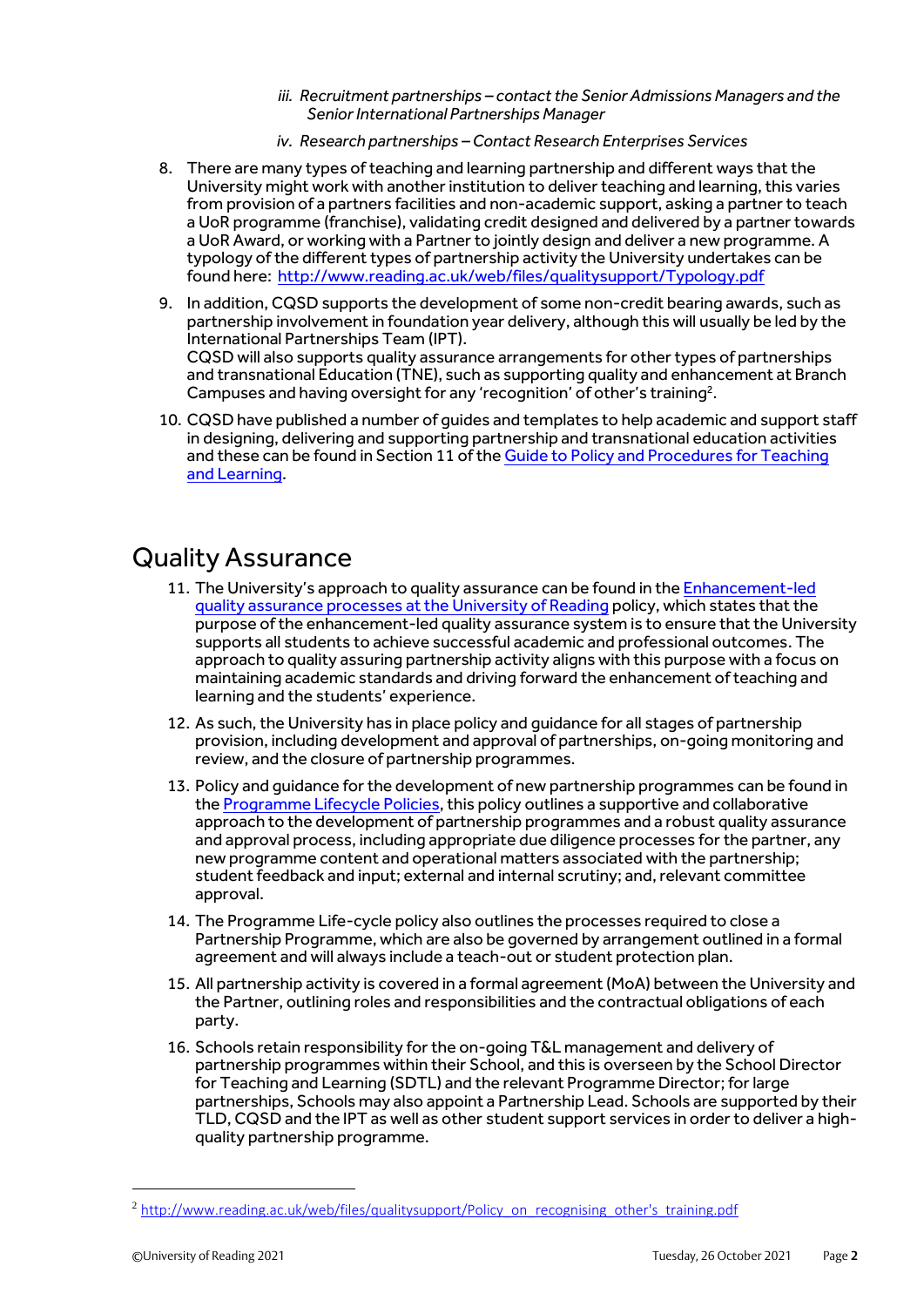- 17. In line with the University's approach to the quality assurance for all programmes, the University has in place effective processes to maintain the quality and academic standards, and on-going enhancement, of its partnership provision, for the duration of the partnership activity. This can be divided into two areas of activity:
	- a. Annual monitoring

Alongside the Schools' annual monitoring and enhancement process (School Teaching Enhancement Action Plan - STEAP), the Programme Directors for each Partnership programme will be asked to complete a [Partnership Annual Monitoring](http://www.reading.ac.uk/nmsruntime/saveasdialog.aspx?lID=134177&sID=87193)  [Form](http://www.reading.ac.uk/nmsruntime/saveasdialog.aspx?lID=134177&sID=87193) and (where relevant) the partner is asked to complete a [Partner Programme](http://www.reading.ac.uk/nmsruntime/saveasdialog.aspx?lID=92692&sID=87193)  [Sub-Report.](http://www.reading.ac.uk/nmsruntime/saveasdialog.aspx?lID=92692&sID=87193) These form the basis of an annual reflection by the School to consider all areas of their partnership provision, from recruitment to delivery, assessment and student outcomes and the student experience, as well as operational matters with the Partner. These evaluative forms are submitted to the relevant Autumn term Board of Studies and Student Experience for discussion. They are also submitted to CQSD who will compile an Annual Overview Report on Collaborative Provision, which explores themes across the University's collaborative provision and is submitted to Sub-committee for the Delivery and Enhancement of Learning and Teaching (DELT) alongside the Schools Teaching Enhancement Action Plans and other annual T&L evaluative data sets in the autumn term.

b. Partnership Review

Before the renewal of a partnership agreement (MoA), and at least very six years, a review of the partnership activity will be undertaken by a TLD and CQSD, to ensure expected standards and quality continue to be met and to make recommendations to further enhance the partnership provision.

The process for this is outlined in th[e Procedure for partnership programme](http://www.reading.ac.uk/web/files/qualitysupport/cpreviewandrenewal.pdf)  [review.](http://www.reading.ac.uk/web/files/qualitysupport/cpreviewandrenewal.pdf) The School involved in delivering the partnership programme will be asked to reflect on their provision and produce [a self-evaluation document](http://www.reading.ac.uk/web/files/qualitysupport/SED_BP_template.pdf)(SED). This will form the basis for further investigations and evaluative discussions with academic and support staff at the University, staff at the partner and with current students and alumni. A Partnership Review Report, completed by CQSD and the TLD, and the SED will be submitted to the University Programme Board (and any other relevant committees) to seek approval for the continuation of the Partnership provision.

#### Governance

- 18. The Pro Vice Chancellor International (PVCi) has strategic oversight for all international partnership activity at the University. The PVCi Chairs the Global Engagement Strategy Board which develops and oversees the Global Engagement Strategy including partnership activity, and works with the International Partnership Team to investigate and develop new potential partnership opportunities.
- 19. New partnership opportunities are also often formed through existing academic relationships and the IPT works closely with CQSD to advise on new partnerships and to develop any new partnership programmes.
- 20. The University Programmes Board has oversight for the approval, development and review of all of the University's credit-bearing provision, and as such all new partnership programmes must be approved by UPB prior to any Agreements being put in place. In addition, any changes to partnership programmes and the review and renewal of a partnership programmes must be approved by UPB.
- 21. As noted above, annual monitoring and the enhancement of partnership activity is overseen by DELT. DELT will make recommendations for the enhancement of partnership programmes based on the evidence presented at the annual T&L monitoring meeting in the autumn term.

In addition, DELT has oversight of and responsibility for the review of all policies relating to T&L (including partnership provision), and will reportits findings to UBTLSE.